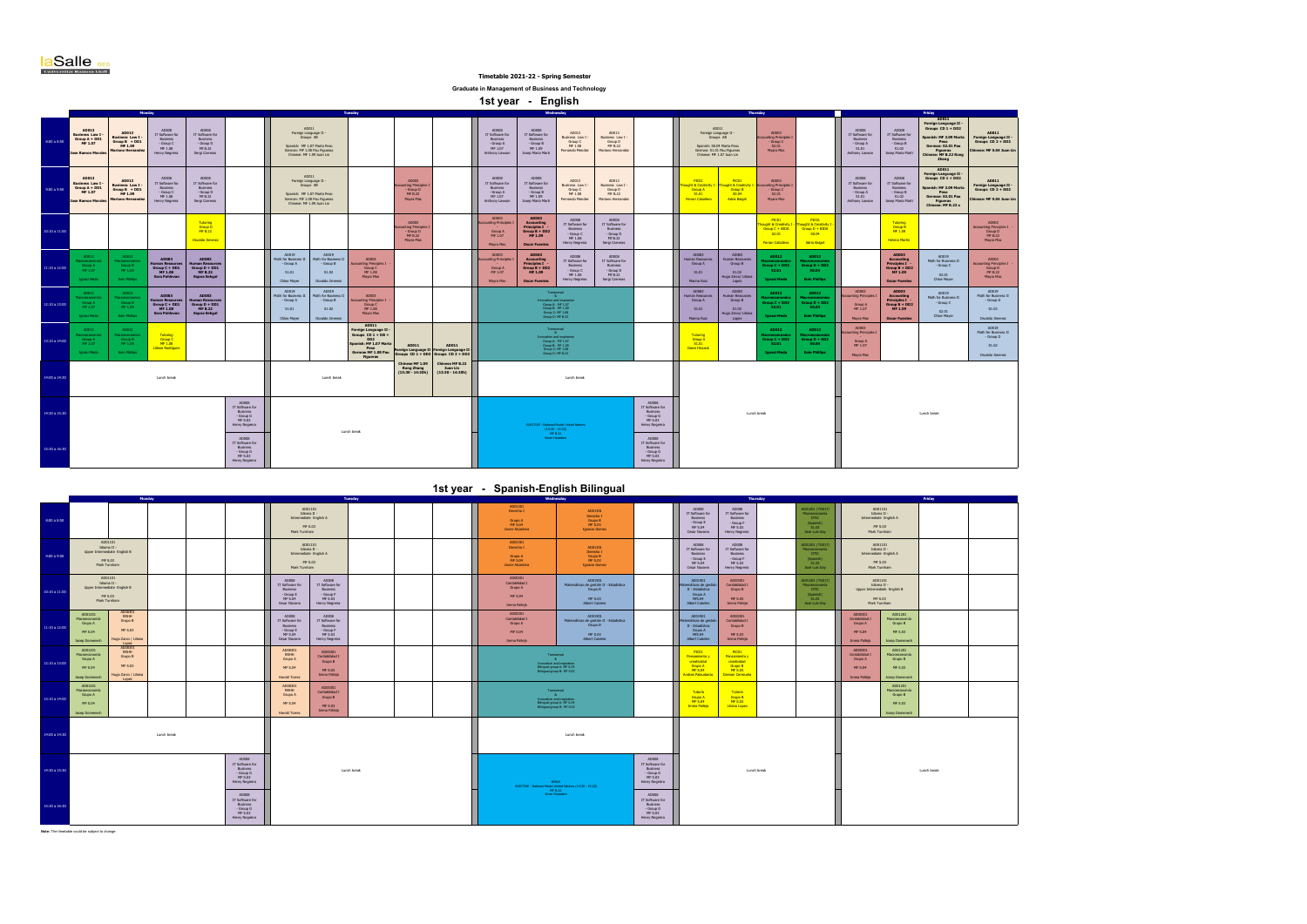|               |                                                                                                                     |                                                                                                           | <b>Monday</b>                                                                                 |                                                                                                       |                                                                                                   |                                                                                           | <b>Tuesday</b>                                                                                                                                    |                                                                                                                          |                                                                                                                  | $\cdot$ $\cdot$ $\cdot$<br>ັ<br>Wednesday |                                                                                                             |                                                                                                 | Friday                                                                                                                      |                                                                                                                             |                                                                            |                                                                          |                                                                                                                                                 |                                                                                                                                       |
|---------------|---------------------------------------------------------------------------------------------------------------------|-----------------------------------------------------------------------------------------------------------|-----------------------------------------------------------------------------------------------|-------------------------------------------------------------------------------------------------------|---------------------------------------------------------------------------------------------------|-------------------------------------------------------------------------------------------|---------------------------------------------------------------------------------------------------------------------------------------------------|--------------------------------------------------------------------------------------------------------------------------|------------------------------------------------------------------------------------------------------------------|-------------------------------------------|-------------------------------------------------------------------------------------------------------------|-------------------------------------------------------------------------------------------------|-----------------------------------------------------------------------------------------------------------------------------|-----------------------------------------------------------------------------------------------------------------------------|----------------------------------------------------------------------------|--------------------------------------------------------------------------|-------------------------------------------------------------------------------------------------------------------------------------------------|---------------------------------------------------------------------------------------------------------------------------------------|
| 8:00 a 8:50   | AD027<br>Creativity and<br>Innovation -<br><b>Group A</b><br>S1.01<br><b>Nejandro Valdeben</b><br>/ Marcela Arreaga | AD027<br>Creativity and<br>Innovation -<br>Group B<br>S1.02<br>lejandro Valdebenit<br>Marcela Arreaga     | AD026<br><b>Business Law II</b><br>Group C+DD3<br>S2.01<br><b>Sebastian Gorga</b>             | AD026<br><b>Business Law II -</b><br>$Group D + DD3$<br>S0.04<br><b>Jose Manuel</b><br><b>Sanchez</b> | AD021<br>rn Social Thoug<br>and Methods<br><b>Group A</b><br>S1.01<br>Edward<br>(Ned)Somerville   | AD021<br><b>dern Social Thou</b><br>and Methods<br><b>Group B</b><br>S1.02<br>Cem Ucansu  | AD026<br><b>Business Law II</b><br>Group C+DD3<br>S <sub>2.01</sub><br><b>Sebastian Gorga</b>                                                     | AD026<br>Business Law II $\cdot$<br>Group D + DD3<br>S0.04<br><b>Jose Manuel</b><br><b>Sanchez</b>                       |                                                                                                                  |                                           |                                                                                                             | AD026<br><b>Business Law II</b><br>Group B<br>MF 1.09<br><b>Carolina Pose</b>                   | <b>Thursday</b><br>AD038<br>thods of Decision<br><b>Analysis</b><br>Group C+DD3<br><b>MF 1.08</b><br><b>Osvaldo Jimenez</b> | <b>AD038</b><br><b>Methods of Decision</b><br><b>Analysis</b><br>Group D+DD3<br><b>MF B.21</b><br><b>Chloe Maver</b>        | AD026<br><b>Business Law II -</b><br>Group A<br>MF 1.07<br>Fernando Mendez | AD026<br>Business Law II -<br>Group B<br>MF 1.09<br><b>Carolina Pose</b> | AD027<br><b>Creativity and</b><br>Innovation -<br>Group C +DD3<br><b>MF 1.08</b><br><b>Alejandro</b><br>Valdebenito /<br>Marcela Arreaga        | AD027<br><b>Creativity and</b><br>Innovation -<br>Group D+DD3<br><b>MF B.21</b><br><b>Aleiandro</b><br>Valdebenito<br>Marcela Arreaga |
| 9:00a9:50     | AD027<br>Creativity and<br>Innovation -<br>Group A<br>S1.01<br>Alejandro Valdebenito<br>/ Marcela Arreaga           | AD027<br>Creativity and<br>Innovation -<br>Group B<br>S1.02<br>Alejandro Valdebenito<br>/ Marcela Arreaga | AD026<br><b>Business Law II</b><br>Group C+DD3<br>S <sub>2.01</sub><br><b>Sebastian Gorga</b> | AD026<br><b>Business Law II .</b><br>$Group D + DD3$<br>S0.04<br><b>Jose Manuel</b><br><b>Sanchez</b> | AD021<br>dern Social Thoug<br>and Methods<br><b>Group A</b><br>S1.01<br>Edward<br>(Ned)Somerville | AD021<br>dern Social Thoud<br>and Methods<br><b>Group B</b><br>S1.02<br>Cem Ucansu        | AD041<br><b>New Product</b><br><b>Development</b><br>Group C + DD3<br><b>S2.01</b><br>Stephan van<br><b>Uijtregt</b>                              | AD041<br><b>New Product</b><br><b>Development</b><br>Group D + DD3<br>S0.04<br><b>Maria Pilar (Mapi)</b><br><b>Dufol</b> | AD041 (TG016)<br><b>New Product</b><br>Development -<br>Group F + OTIC<br>Q4<br><b>Emilio Robres</b>             |                                           | AD041<br><b>New Product</b><br><b>Development</b><br>Group A<br>MF 1.07<br>ricia Lorena Barrera<br>Espinoza | AD041<br><b>New Product</b><br>Development<br>Group B<br>MF 1.09<br>Maria Pilar (Mapi)<br>Dufol | <b>AD038</b><br>ethods of Decision<br><b>Analysis</b><br>Group C+DD3<br><b>MF1.08</b><br><b>Osvaldo Jimenez</b>             | <b>AD038</b><br><b>Methods of Decision</b><br><b>Analysis</b><br><b>Group D+DD3</b><br><b>MF B.21</b><br><b>Chloe Mayer</b> | AD026<br>Business Law II -<br>Group A<br>MF 1.07<br>Fernando Mendez        | AD026<br>Business Law II -<br>Group B<br>MF 1.09<br><b>Carolina Pose</b> | AD027<br><b>Creativity and</b><br>Innovation -<br>Group C +DD3<br><b>MF 1.08</b><br><b>Alejandro</b><br>Valdebenito /<br><b>Marcela Arreaga</b> | AD027<br><b>Creativity and</b><br>Innovation -<br>Group D+DD3<br><b>MF B.21</b><br>Alejandro<br>Valdebenito /<br>Marcela Arreaga      |
| 10:10a11:00   | PIC <sub>02</sub><br><b>Thought &amp; Creativity I</b><br><b>Group A</b><br>S1.01<br><b>Adria Baiget</b>            | PIC <sub>02</sub><br>ught & Creativity I<br><b>Group B</b><br>S1.02<br><b>Helena Martin</b>               |                                                                                               |                                                                                                       | AD021<br>n Social Tho<br>and Methods<br><b>Group A</b><br>S1.01<br>Edward<br>(Ned)Somerville      | AD021<br><b>Jern Social Thoud</b><br>and Methods<br><b>Group B</b><br>S1.02<br>Cem Ucansu | AD041<br><b>New Product</b><br><b>Development</b><br>Group C + DD3<br><b>S2.01</b><br>Stephan van<br><b>Uijtregt</b>                              | AD041<br><b>New Product</b><br><b>Development</b><br>Group D + DD3<br>S0.04<br><b>Maria Pilar (Mapi)</b><br><b>Dufol</b> | AD041 (TG016)<br><b>New Product</b><br>Development .<br>Group F + OTIC<br>Q <sub>4</sub><br><b>Emilio Robres</b> | Electives                                 | AD041<br><b>New Product</b><br>Development<br>Group A<br>MF 1.07<br>tricia Lorena Barrera<br>Espinoza       | AD041<br><b>New Product</b><br>Development<br>Group B<br>MF 1.09<br>Maria Pilar (Mapi)<br>Dufol | <b>AD038</b><br>thods of Decisic<br>Analysis<br><b>Group C+DD3</b><br>MF 1.08<br><b>Osvaldo Jimenez</b>                     | <b>AD038</b><br><b>Methods of Decision</b><br><b>Analysis</b><br>Group D+DD3<br><b>MF B.21</b><br><b>Chloe Mayer</b>        | AD026<br><b>Business Law II</b><br>Group A<br>MF 1.07<br>Fernando Mendez   |                                                                          |                                                                                                                                                 |                                                                                                                                       |
| 11:10 a 12:00 | AD038<br>Methods of Decision<br>Analysis Group A<br>S1.01<br>Osvaldo Jimenez                                        | AD038<br>Methods of Decision<br>Analysis Group B<br>S1.02<br><b>Chloe Mayer</b>                           | PIC02<br>ought & Creativity II<br>Group C<br>S2.01<br><b>Adria Baiget</b>                     | PIC02<br>ught & Creativity<br><b>Group D</b><br>S <sub>0.04</sub><br><b>Helena Martin</b>             |                                                                                                   |                                                                                           | AD021<br><b>Modern Social</b><br><b>Thought and</b><br><b>Methods</b><br>Group C + DD4<br><b>S2.01</b><br><b>Edward</b><br>(Ned)Somerville        |                                                                                                                          |                                                                                                                  |                                           | AD029<br>ncial Manager<br><b>Group A</b><br>MF 1.07<br><b>Mayra Mas</b>                                     | AD029<br>nancial Managemer<br>Group B<br>MF 1.09<br>Jose Antonio Lanau                          |                                                                                                                             |                                                                                                                             |                                                                            |                                                                          |                                                                                                                                                 | AD021<br>odern Social Though<br>and Methods<br><b>Group D</b><br><b>MF B.21</b><br><b>Anna Ludlow</b>                                 |
| 12:10 a 13:00 | AD038<br><b>Methods of Decision</b><br>Analysis Group A<br>S1.01<br>Osvaldo Jimenez                                 | AD038<br>Methods of Decision<br>Analysis Group B<br>S1.02<br><b>Chloe Mayer</b>                           | AD029<br><b>Financial</b><br>Management<br>Group C + DD 3<br>S2.01<br><b>Mayra Mas</b>        | AD029<br><b>Financial</b><br><b>Management</b><br>$Group D + DD3$<br>S0.04<br>Jose Antonio Lanau      |                                                                                                   |                                                                                           | AD021<br><b>Modern Social</b><br><b>Thought and</b><br><b>Methods</b><br>Group C + DD4<br><b>S2.01</b><br><b>Edward</b><br>(Ned)Somerville        |                                                                                                                          |                                                                                                                  |                                           | AD029<br>cial Manage<br>Group A<br>MF 1.07<br>Mayra Mas                                                     | AD029<br>nancial Managem<br>Group B<br>MF 1.09<br>Jose Antonio Lanau                            |                                                                                                                             |                                                                                                                             |                                                                            |                                                                          |                                                                                                                                                 | AD021<br><b>odern Social Thoug</b><br>and Methods<br><b>Group D</b><br><b>MF B.21</b><br><b>Anna Ludlow</b>                           |
| 13:10 a 14:00 | AD038<br>Methods of Decision<br>Analysis Group A<br>S1.01<br>Osvaldo Jimenez                                        | AD038<br>Methods of Decision<br>Analysis Group B<br>S1.02<br><b>Chloe Mayer</b>                           | AD029<br><b>Financial</b><br>Management<br>Group C + DD 3<br>S2.01<br><b>Mayra Mas</b>        | AD029<br><b>Financial</b><br><b>Management</b><br>$Group\ D + DD3$<br>SO.04<br>Jose Antonio Lanau     |                                                                                                   |                                                                                           | AD021<br><b>Modern Social</b><br><b>Thought and</b><br><b>Methods</b><br><b>Group C + DD4</b><br><b>S2.01</b><br><b>Edward</b><br>(Ned)Somerville |                                                                                                                          |                                                                                                                  |                                           |                                                                                                             |                                                                                                 |                                                                                                                             |                                                                                                                             |                                                                            |                                                                          |                                                                                                                                                 | AD021<br><b>odern Social Thoud</b><br>and Methods<br><b>Group D</b><br><b>MF B.21</b><br><b>Anna Ludlow</b>                           |
| 14:00 a 15:30 | Lunch Break                                                                                                         |                                                                                                           |                                                                                               | Lunch Break                                                                                           |                                                                                                   |                                                                                           |                                                                                                                                                   |                                                                                                                          | <b>ELECTIVE - National Model United Nations</b><br>$(14:30 - 15:20)$<br>MF B.22<br>Sinan Hosadam                 | Lunch Break                               |                                                                                                             |                                                                                                 |                                                                                                                             | Lunch Break                                                                                                                 |                                                                            |                                                                          |                                                                                                                                                 |                                                                                                                                       |

|   | AD041<br><b>New Product</b><br>Development<br>Group E<br>S0.04<br>Patricia Lorena Barrera<br>Espinoza                           |
|---|---------------------------------------------------------------------------------------------------------------------------------|
|   | AD041<br><b>New Product</b><br>Development<br>Group E<br>S <sub>0.04</sub><br>Patricia Lorena Barrera<br>Espinoza               |
|   |                                                                                                                                 |
|   | AD021<br><b>Modern Social Thought</b><br>and Methods<br><b>Group E</b><br>S <sub>0.04</sub><br><b>Edward</b><br>(Ned)Somerville |
|   | AD021<br><b>Modern Social Thought</b><br>and Methods<br><b>Group E</b><br>S <sub>0.04</sub><br><b>Edward</b><br>(Ned)Somerville |
|   | AD021<br><b>Modern Social Thought</b><br>and Methods<br><b>Group E</b><br>S <sub>0.04</sub><br><b>Edward</b><br>(Ned)Somerville |
| k |                                                                                                                                 |

**Note:** The timetable could be subject to change

|               | Monday                                                                    | <b>Tuesday</b>                                                                                              | Wednesday                                                                                        | Friday<br>Thursday                                         |             |  |  |  |  |
|---------------|---------------------------------------------------------------------------|-------------------------------------------------------------------------------------------------------------|--------------------------------------------------------------------------------------------------|------------------------------------------------------------|-------------|--|--|--|--|
| 8:00 a 8:50   |                                                                           | AD027<br>Creativity and<br>Innovation -<br>Group E<br>MF B.21<br>Alejandro Valdebenito<br>/ Marcela Arreaga |                                                                                                  | AD02601<br>Derecho II<br>MF B.22<br><b>Alvaro Martinez</b> |             |  |  |  |  |
| 9:00a9:50     | AD02901<br>nancial Managem<br>Bilingual group<br>MF B.21<br>Imma Palleja  | AD027<br>Creativity and<br>Innovation -<br>Group E<br>MF B.21<br>Alejandro Valdebenito<br>/ Marcela Arreaga |                                                                                                  | AD02601<br>Derecho II<br><b>MF B.22</b><br>Alvaro Martinez |             |  |  |  |  |
| 10:10a 11:00  | AD02901<br>nancial Manageme<br>Bilingual group<br>MF B.21<br>Imma Palleja |                                                                                                             | Electives                                                                                        | AD02601<br>Derecho II<br><b>MF B.22</b><br>Alvaro Martinez |             |  |  |  |  |
| 11:10 a 12:00 | AD03801<br>Métodos de decisión<br>MF B.21<br>Albert Cubeles               | PIC02<br>Pensamiento y<br>creatividad II<br>Grupo bilingüe<br>MF B.21<br><b>Adria Baiget</b>                |                                                                                                  |                                                            |             |  |  |  |  |
| 12:10 a 13:00 | AD03801<br>Métodos de decisión<br>MF B.21<br>Albert Cubeles               |                                                                                                             |                                                                                                  |                                                            |             |  |  |  |  |
| 13:10 a 14:00 | AD03801<br>Métodos de decisión<br>MF B.21<br>Albert Cubeles               |                                                                                                             |                                                                                                  |                                                            |             |  |  |  |  |
| 14:00 a 15:30 | Lunch Break                                                               | Lunch Break                                                                                                 | <b>ELECTIVE - National Model United Nations</b><br>$(14:30 - 15:20)$<br>MF B.22<br>Sinan Hosadam | <b>Lunch Break</b>                                         | Lunch Break |  |  |  |  |

## **2nd year - Spanish-English Bilingual**

**aSalle** BES

 **Timetable 2021-22 - Spring Semester**

**Graduate in Management of Business and Technology**

|  | 2nd year |  | <b>English</b> |  |
|--|----------|--|----------------|--|
|--|----------|--|----------------|--|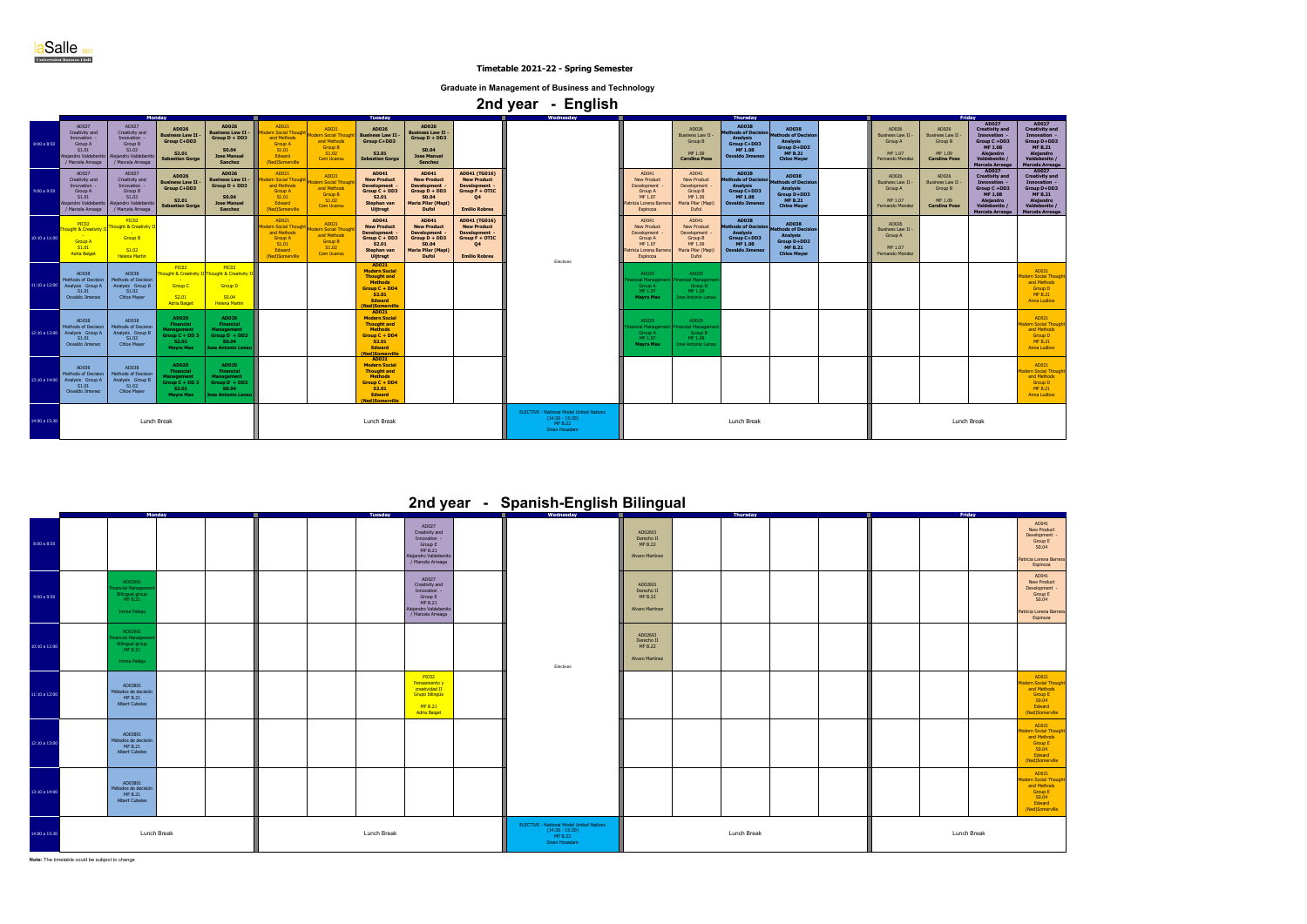|                |                                                                                                                         | <b>Monday</b>                                                                                                          |                                                                                                              | <b>Tuesday</b>                                                                                                                                                                              | Wednesday                                                                                               | <b>Thursday</b>                                                                                                                                                                                  |                                                                                          |                                                                                                                                                                 | <b>Friday</b>                                                                       |                                                                                                                                         |  |
|----------------|-------------------------------------------------------------------------------------------------------------------------|------------------------------------------------------------------------------------------------------------------------|--------------------------------------------------------------------------------------------------------------|---------------------------------------------------------------------------------------------------------------------------------------------------------------------------------------------|---------------------------------------------------------------------------------------------------------|--------------------------------------------------------------------------------------------------------------------------------------------------------------------------------------------------|------------------------------------------------------------------------------------------|-----------------------------------------------------------------------------------------------------------------------------------------------------------------|-------------------------------------------------------------------------------------|-----------------------------------------------------------------------------------------------------------------------------------------|--|
| 14:00 to 15:30 |                                                                                                                         | <b>Lunch Break</b>                                                                                                     |                                                                                                              | Lunch Break                                                                                                                                                                                 | <b>ELECTIVE - National Model United Nations</b><br>$(14:30 - 15:20)$<br><b>MF B.22</b><br>Sinan Hosadam | Lunch Break                                                                                                                                                                                      |                                                                                          | Lunch Break                                                                                                                                                     |                                                                                     |                                                                                                                                         |  |
| 15:30 to 16:20 | <b>AD028</b><br><b>Supply Chain</b><br><b>Management</b><br>Group $A + DDS$<br><b>S0.04</b><br><b>Liliana Rodriguez</b> | AD052<br>Transfer of New<br>Technologies<br>Group B<br>MF 1.09<br>Fatima Canseca / Kata<br>Soto / Angelica<br>Castilla | AD039<br><b>E-Business</b><br>Group A+DD4<br><b>MF 1.07</b><br><b>Ariadna Casasus</b>                        | AD046<br>Internet and<br>Multimedia<br><b>Group B</b><br>MF S.05+S.06 /ARQ 1<br>$+$ ARO 5<br><b>Gerard Ginovart/Bruce</b><br>Humphrey/Eleunthia<br><b>Ellinger/Henry</b><br><b>Negreira</b> |                                                                                                         | AD046<br>Internet and<br>Multimedia<br><b>Group A</b><br>MF S.05+S.06 / Alcoi<br>$1 +$ Alcoi 2<br><b>Gerard Ginovart/Bruce</b><br>Humphrey/Eleunthia<br>Ellinger/Henry<br><b>Negreira</b>        | AD039<br>E-Business<br>Group B<br>S0.04<br>Ariadna Casasus                               | AD052<br><b>Transfer of New</b><br><b>Technologies</b><br>Group $A + DDS$<br>S2.01<br><b>Fatima Canseca /</b><br>Kata Soto /<br><b>Angelica Castilla</b>        | AD028<br><b>Supply Chain</b><br>Management<br><b>Group B</b><br>S0.04<br>Jordi Font | AD025 (GM002)<br><b>Marketing</b><br><b>Simulations</b><br><b>Group C</b><br>OTIC+DD4<br><b>MF B.21</b><br><b>Gloria Queralt</b>        |  |
| 16:30 a 17:20  | <b>AD028</b><br><b>Supply Chain</b><br><b>Management</b><br>Group A + DD5<br><b>S0.04</b><br><b>Liliana Rodriguez</b>   | AD052<br>Transfer of New<br>Technologies<br>Group B<br>MF 1.09<br>Fatima Canseca / Kata<br>Soto / Angelica<br>Castilla | AD039<br><b>E-Business</b><br>Group A+DD4<br><b>MF 1.07</b><br><b>Ariadna Casasus</b>                        | AD046<br>Internet and<br>Multimedia<br><b>Group B</b><br>MF S.05+S.06 /ARQ 1<br>$+$ ARQ 5<br><b>Gerard Ginovart/Bruce</b><br>Humphrey/Eleunthia<br><b>Ellinger/Henry</b><br><b>Negreira</b> |                                                                                                         | AD046<br>Internet and<br>Multimedia<br><b>Group A</b><br>MF S.05+S.06 / Alcoi<br>$1 +$ Alcoi 2<br><b>Gerard Ginovart/Bruce</b><br>Humphrey/Eleunthia<br><b>Ellinger/Henry</b><br><b>Negreira</b> | AD039<br>E-Business<br>Group B<br>S0.04<br>Ariadna Casasus                               | <b>AD052</b><br><b>Transfer of New</b><br><b>Technologies</b><br>Group $A + DDS$<br>S2.01<br><b>Fatima Canseca /</b><br>Kata Soto /<br><b>Angelica Castilla</b> | AD028<br>Supply Chain<br>Management<br>Group B<br>S0.04<br>Jordi Font               | <b>AD025 (GM002)</b><br><b>Marketing</b><br><b>Simulations</b><br><b>Group C</b><br>OTIC+DD4<br><b>MF B.21</b><br><b>Gloria Queralt</b> |  |
| 17:30 a 18:20  | <b>AD028</b><br><b>Supply Chain</b><br><b>Management</b><br>Group A + DD5<br><b>S0.04</b><br><b>Liliana Rodriguez</b>   | AD052<br>Transfer of New<br>Technologies<br>Group B<br>MF 1.09<br>Fatima Canseca / Kata<br>Soto / Angelica<br>Castilla | AD039<br><b>E-Business</b><br>Group A+DD4<br><b>MF 1.07</b><br><b>Ariadna Casasus</b>                        | AD046<br>Internet and<br>Multimedia<br><b>Group B</b><br>MF S.05+S.06 /ARQ 1<br>$+$ ARQ 5<br><b>Gerard Ginovart/Bruce</b><br>Humphrey/Eleunthia<br><b>Ellinger/Henry</b><br><b>Negreira</b> |                                                                                                         | AD046<br>Internet and<br>Multimedia<br><b>Group A</b><br>MF S.05+S.06 / Alcoi<br>$1 +$ Alcoi 2<br><b>Gerard Ginovart/Bruce</b><br>Humphrey/Eleunthia<br>Ellinger/Henry<br><b>Negreira</b>        | AD039<br>E-Business<br>Group B<br>S0.04<br>Ariadna Casasus                               | <b>AD052</b><br><b>Transfer of New</b><br><b>Technologies</b><br>Group $A + DDS$<br>S2.01<br><b>Fatima Canseca /</b><br>Kata Soto /<br><b>Angelica Castilla</b> | AD028<br><b>Supply Chain</b><br>Management<br><b>Group B</b><br>S0.04<br>Jordi Font |                                                                                                                                         |  |
| 18:30 a 19:20  |                                                                                                                         | <b>PIC003</b><br>III<br><b>Group B</b><br>MF 1.09<br><b>Ferran Caballero</b>                                           | AD025<br>Thought & Creativity   Marketing Simulations  <br><b>Group A</b><br>MF 1.07<br><b>Ferran Blanch</b> | AD039<br>E-Business<br><b>TUTORIAL</b><br>MF 1.09<br>Ariadna Casasus                                                                                                                        |                                                                                                         | AD039<br>E-Business<br><b>TUTORIAL</b><br>Ariadna Casasus<br>MF1.09                                                                                                                              | AD025<br><b>Marketing Simulations</b><br><b>Group B</b><br>S0.04<br><b>Ferran Blanch</b> |                                                                                                                                                                 |                                                                                     |                                                                                                                                         |  |
| 19:30 a 20:20  | <b>PIC003</b><br><b>Thought &amp; Creativity</b><br>III<br><b>Group A</b><br>MF 1.09<br><b>Ferran Caballero</b>         |                                                                                                                        | AD025<br><b>Marketing Simulations</b><br><b>Group A</b><br>MF 1.07<br>Ferran Blanch                          | AD039<br>E-Business<br><b>TUTORIAL</b><br>MF 1.09<br>Ariadna Casasus                                                                                                                        |                                                                                                         |                                                                                                                                                                                                  | AD025<br><b>Marketing Simulations</b><br><b>Group B</b><br>S0.04<br><b>Ferran Blanch</b> |                                                                                                                                                                 |                                                                                     |                                                                                                                                         |  |

**Note:** The timetable could be subject to change



### **Timetable 2021-22 - Spring Semester**

**Graduate in Management and Business and Technology**

# **3rd year - English**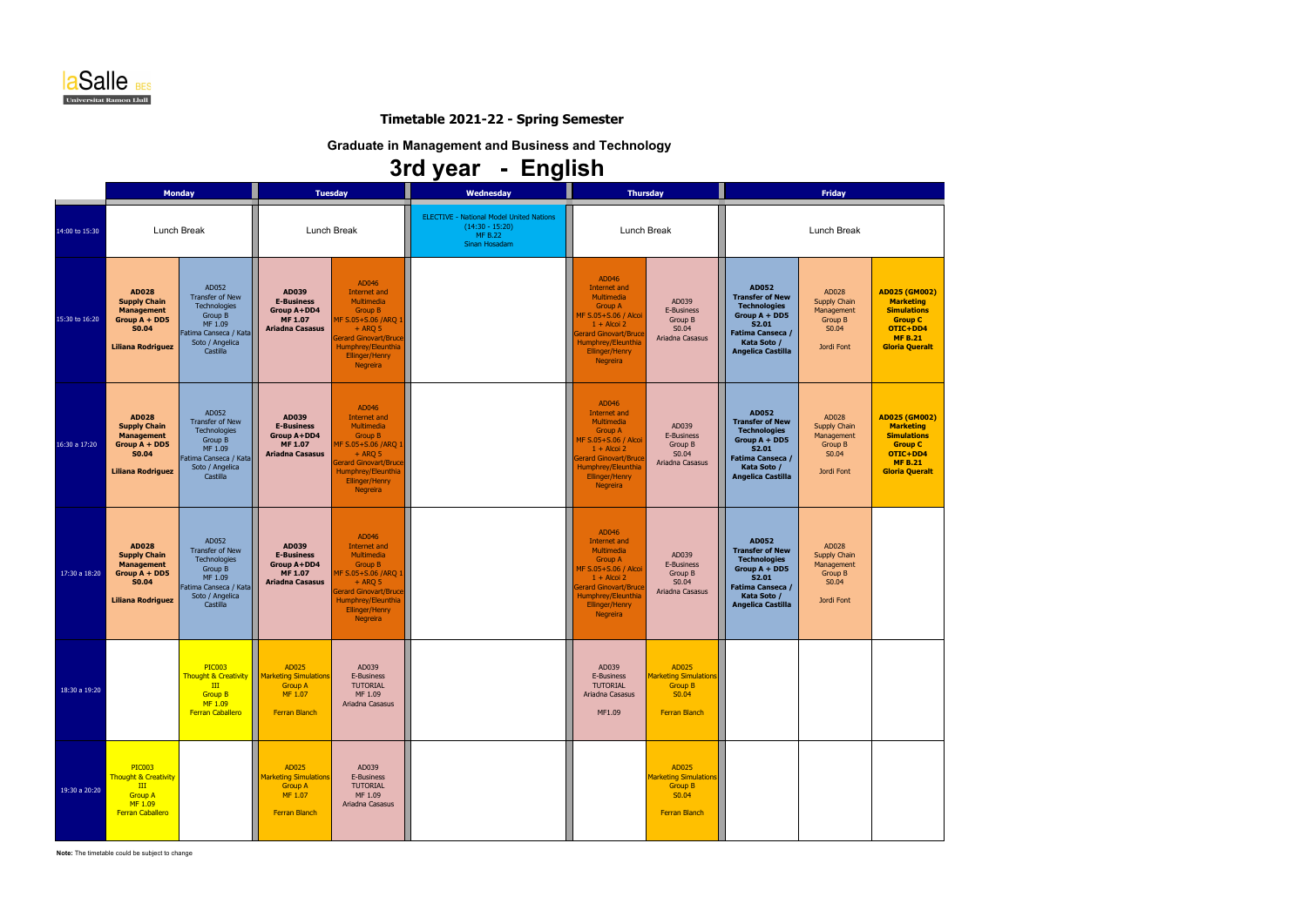|                |                                                                                                                |                                                                                                     | <b>Monday</b>                                                                                                                                       |                                                                                                                                  | <b>Tuesday</b>                                                                                                                        |                                                                                                                                              | Wednesday                                                                                | <b>Thursday</b>                                                                                         |                                                                                                                                                    |                                                                               |                                                                                                                         |                                                                                                                         |                                                                                                                                          | <b>Friday</b> |  |  |
|----------------|----------------------------------------------------------------------------------------------------------------|-----------------------------------------------------------------------------------------------------|-----------------------------------------------------------------------------------------------------------------------------------------------------|----------------------------------------------------------------------------------------------------------------------------------|---------------------------------------------------------------------------------------------------------------------------------------|----------------------------------------------------------------------------------------------------------------------------------------------|------------------------------------------------------------------------------------------|---------------------------------------------------------------------------------------------------------|----------------------------------------------------------------------------------------------------------------------------------------------------|-------------------------------------------------------------------------------|-------------------------------------------------------------------------------------------------------------------------|-------------------------------------------------------------------------------------------------------------------------|------------------------------------------------------------------------------------------------------------------------------------------|---------------|--|--|
| 14:00 a 15:30  |                                                                                                                | <b>Lunch Break</b>                                                                                  |                                                                                                                                                     |                                                                                                                                  |                                                                                                                                       | <b>Lunch Break</b>                                                                                                                           |                                                                                          | <b>ELECTIVE - National Model United Nations</b><br>$(14:30 - 15:20)$<br><b>MF B.22</b><br>Sinan Hosadam |                                                                                                                                                    |                                                                               | <b>Lunch Break</b>                                                                                                      |                                                                                                                         | <b>Lunch Break</b>                                                                                                                       |               |  |  |
| 15:30 to 16:20 | AD049<br>eading Teams and<br>Organizations<br>Group A<br>MF 1.08<br>Irmak Erdogan                              | AD031<br>Channel<br>Management<br>Group B<br>S2.01<br><b>Gloria Queralt</b>                         | AD051<br><b>Stragegy</b><br>Management for<br><b>ICT Ventures</b><br>Group C<br>MF 1.07<br><b>Hugo Zarco</b>                                        | AD049 (TG012)<br><b>Leading Teams</b><br>and<br><b>Organizations</b><br><b>Group D-OTIC4</b><br><b>MF B.21</b><br><b>Uyen Vo</b> | AD051<br><b>Stragegy</b><br><b>Management for</b><br><b>ICT Ventures</b><br>Group A + DD5<br>S <sub>2.01</sub><br><b>Kerem Gurses</b> | AD049<br><b>Leading Teams and</b><br>Organizations<br>Group B<br>MF 1.08<br>Uyen Vo                                                          | AD050<br>New Technology<br>Ventures<br>Group C<br><b>MF B.21</b><br>Anna Busquets        |                                                                                                         | AD043<br><b>Business</b><br>Communication<br>Skills II<br><b>AD045 Intership</b><br><b>Group A</b><br><b>MB B.21</b><br>an-Philippe Nadie          | AD050<br>New Technology<br>Ventures<br>Group B<br><b>MF B.22</b><br>Jes Black | AD049<br><b>Leading Teams</b><br>and<br><b>Organizations</b><br>Group C + DD5<br><b>MF 1.08</b><br><b>Irmak Erdogan</b> | AD031 (TG019)<br><b>Channel</b><br><b>Management</b><br><b>Group D- OTIC3</b><br><b>MF 1.07</b><br><b>Sara Pahlevan</b> | AD051 (TG013)<br><b>Stragegy</b><br><b>Management for</b><br><b>ICT Ventures</b><br><b>Group D-OTIC4</b><br>MF 1.09<br><b>Cem Ucansu</b> |               |  |  |
| 16:30 a 17:20  | AD049<br>eading Teams and<br><b>Organizations</b><br>Group A<br>MF 1.08<br>Irmak Erdogan                       | AD031<br>Channel<br>Management<br>Group B<br>S2.01<br><b>Gloria Queralt</b>                         | AD051<br><b>Stragegy</b><br>Management for<br><b>ICT Ventures</b><br>Group C<br>MF 1.07<br>Hugo Zarco                                               | AD049 (TG012)<br><b>Leading Teams</b><br>and<br><b>Organizations</b><br><b>Group D-OTIC4</b><br><b>MF B.21</b><br><b>Uyen Vo</b> | <b>AD051</b><br><b>Stragegy</b><br>Management for<br><b>ICT Ventures</b><br>Group A + DD5<br><b>S2.01</b><br><b>Kerem Gurses</b>      | AD049<br>Leading Teams and<br>Organizations<br>Group B<br>MF 1.08<br>Uyen Vo                                                                 | AD050<br>New Technology<br><b>Ventures</b><br>Group C<br><b>MF B.21</b><br>Anna Busquets |                                                                                                         | AD043<br><b>Business</b><br><b>Communication</b><br>Skills II<br><b>AD045 Intership</b><br><b>Group A</b><br><b>MB B.21</b><br>ean-Philippe Nadier | AD050<br>New Technology<br>Ventures<br>Group B<br><b>MF B.22</b><br>Jes Black | AD049<br><b>Leading Teams</b><br>and<br><b>Organizations</b><br>Group C + DD5<br><b>MF 1.08</b><br><b>Irmak Erdogan</b> | AD031 (TG019)<br><b>Channel</b><br><b>Management</b><br><b>Group D- OTIC3</b><br><b>MF 1.07</b><br><b>Sara Pahlevan</b> | AD051 (TG013)<br><b>Stragegy</b><br><b>Management for</b><br><b>ICT Ventures</b><br><b>Group D-OTIC4</b><br>MF 1.09<br><b>Cem Ucansu</b> |               |  |  |
| 17:30 a 18:20  | AD049<br>eading Teams and<br>Organizations<br>Group A<br>MF 1.08<br>Irmak Erdogan                              |                                                                                                     |                                                                                                                                                     | AD049 (TG012)<br><b>Leading Teams</b><br>and<br><b>Organizations</b><br><b>Group D-OTIC4</b><br><b>MF B.21</b><br><b>Uyen Vo</b> |                                                                                                                                       | AD049<br>Leading Teams and<br>Organizations<br>Group B<br>MF 1.08<br>Uyen Vo                                                                 |                                                                                          | <b>ELECTIVES</b>                                                                                        |                                                                                                                                                    |                                                                               | AD049<br><b>Leading Teams</b><br>and<br><b>Organizations</b><br>Group C + DD5<br><b>MF 1.08</b><br><b>Irmak Erdogan</b> |                                                                                                                         |                                                                                                                                          |               |  |  |
| 18:30 a 19:20  | AD031<br><b>Channel</b><br><b>Management</b><br>Group $A + DDS$<br><b>MF1.08</b><br><b>Gloria Queralt</b>      | AD051<br><b>Stragegy</b><br>Management for<br><b>ICT Ventures</b><br>Group B<br>S2.01<br>Cem Ucansu | AD043<br><b>Business</b><br><b>Communication</b><br>Skills II<br><b>AD045 Intership</b><br><b>Group C</b><br>MF 1.07<br>ean-Philippe Nadier         |                                                                                                                                  | <b>AD050</b><br><b>New Technology</b><br><b>Ventures</b><br>Group $A + DDS$<br><b>S2.01</b><br><b>Jes Black</b>                       | AD043<br><b>Business</b><br><b>Communication</b><br>Skills II<br><b>AD045 Intership</b><br><b>Group B</b><br>MF 1.08<br>ean-Philippe Nadie   |                                                                                          |                                                                                                         |                                                                                                                                                    |                                                                               | AD031<br>Channel<br>Management<br>Group C<br>MF 1.08<br>Sara Palehvan                                                   |                                                                                                                         |                                                                                                                                          |               |  |  |
| 19:30 a 20:20  | AD031<br><b>Channel</b><br><b>Management</b><br><b>Group A + DD5</b><br><b>MF1.08</b><br><b>Gloria Queralt</b> | AD051<br><b>Stragegy</b><br>Management for<br><b>ICT Ventures</b><br>Group B<br>S2.01<br>Cem Ucansu | AD043<br><b>Business</b><br><b>Communication</b><br><b>Skills II</b><br><b>AD045 Intership</b><br><b>Group C</b><br>MF 1.07<br>Jean-Philippe Nadier |                                                                                                                                  | <b>AD050</b><br><b>New Technology</b><br><b>Ventures</b><br>Group A + DD5<br><b>S2.01</b><br><b>Jes Black</b>                         | AD043<br><b>Business</b><br><b>Communication</b><br>Skills II<br><b>AD045 Intership</b><br><b>Group B</b><br>MF 1.08<br>Jean-Philippe Nadier |                                                                                          |                                                                                                         |                                                                                                                                                    |                                                                               | AD031<br>Channel<br>Management<br>Group C<br>MF 1.08<br>Sara Palehvan                                                   |                                                                                                                         |                                                                                                                                          |               |  |  |

**Note:** The timetable could be subject to change

# **4th year - English**



### **Timetable 2021-22 - Spring Semester**

**Graduate in Management and Business and Technology**